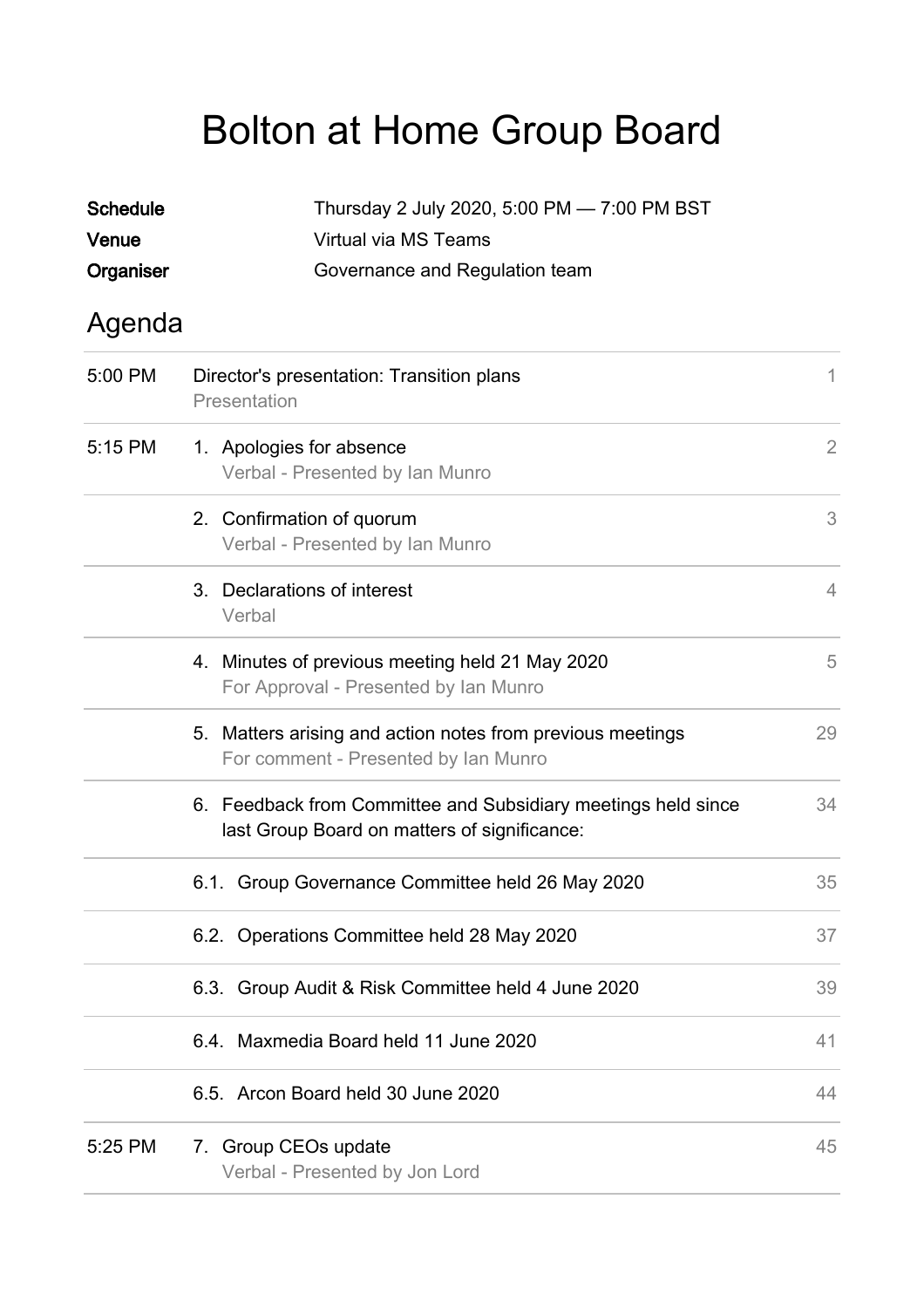| 5:40 PM | 8. Property systems contract award<br>For Approval - Presented by Lisa Charles                                                                                                                         | 46  |
|---------|--------------------------------------------------------------------------------------------------------------------------------------------------------------------------------------------------------|-----|
| 6:10 PM | 9. Innovation Chain North framework<br>For Approval - Presented by Dominic Conway                                                                                                                      | 47  |
| 6:20 PM | 10. Group Our Plan 2020-25 (updated post COVID-19), including<br>delivery of strategic work plan<br>For Approval - Presented by Edward Mellor                                                          | 52  |
|         | 11. Property impairment review<br>For Approval - Presented by Edward Mellor                                                                                                                            | 94  |
| 6:35 PM | 12. Members are asked to provide comments on the following<br>reports (section 12 - already presented elsewhere within the<br>governance structure) and therefore approve as one item at the<br>Board: | 99  |
|         | 12.1. Compliance with RSH national standards (economic and<br>consumer)<br>For Approval - Presented by Tina Cunliffe                                                                                   | 100 |
|         | 12.2. Compliance with NHF codes of governance and conduct<br>(Bolton at Home and Arcon)<br>For Approval - Presented by Tina Cunliffe                                                                   | 240 |
|         | 12.3. Board members' development plan 2020/21<br>For Approval - Presented by Tina Cunliffe                                                                                                             | 271 |
|         | 12.4. Arcon's Annual General Meeting (AGM)<br>For Approval - Presented by Tina Cunliffe                                                                                                                | 282 |
|         | 12.5. Statement of internal control 2019/20<br>For Approval - Presented by Edward Mellor                                                                                                               | 285 |
|         | 12.6. Going concern<br>For Approval - Presented by Edward Mellor                                                                                                                                       | 292 |
| 6:40 PM | 13. Confirmation of written resolutions<br>For Information - Presented by Tina Cunliffe                                                                                                                | 297 |
|         | 14. Forward planning timetable<br>For comment - Presented by Deborah Thompson                                                                                                                          | 299 |